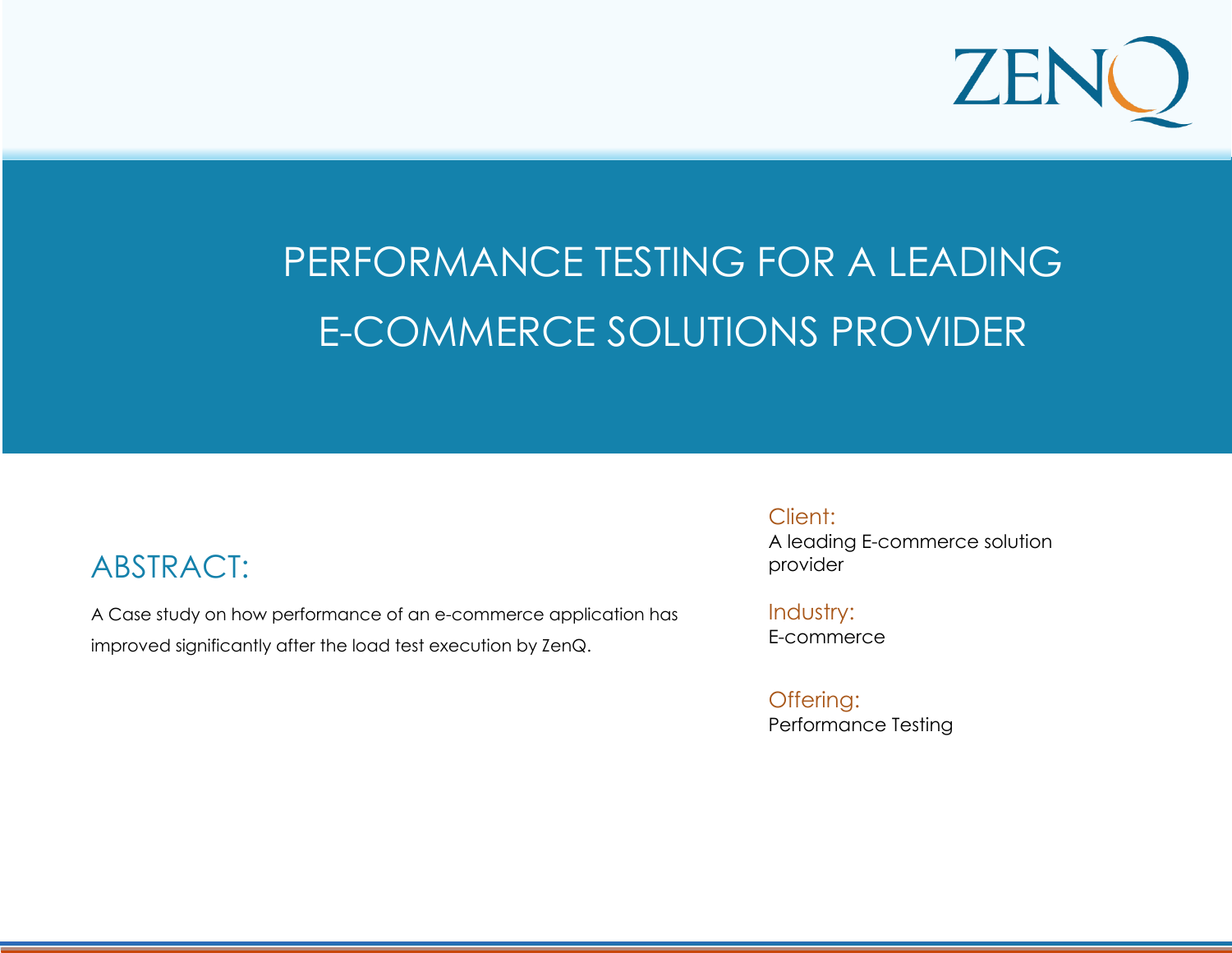## **Client**

Client is an ecommerce company based in U.K developing online shopping applications for its customers across the globe.

## Product and Challenge

Our client had a shopping cart application developed that was expected to go-live in the Holiday Season. The client observed a couple of outages due to performance issues in the smoke tests performed by the In-house QA team. In order to minimize these issues in the production site client was interested in knowing about the number of simultaneous end users that can be handled by the application.

## Solution Offered

Client has chosen ZenQ for evaluating the capacity of the application for its reputation in executing the load test projects.

Our dedicated Performance Test Engineers from the Performance Testing Centre of Excellence (CoE) identified the core business scenarios of the application from Client requirements and developed load test scripts for the capacity test.

After the first run our team was able to identify the performance bottlenecks in the application by analysing the results collected from the test.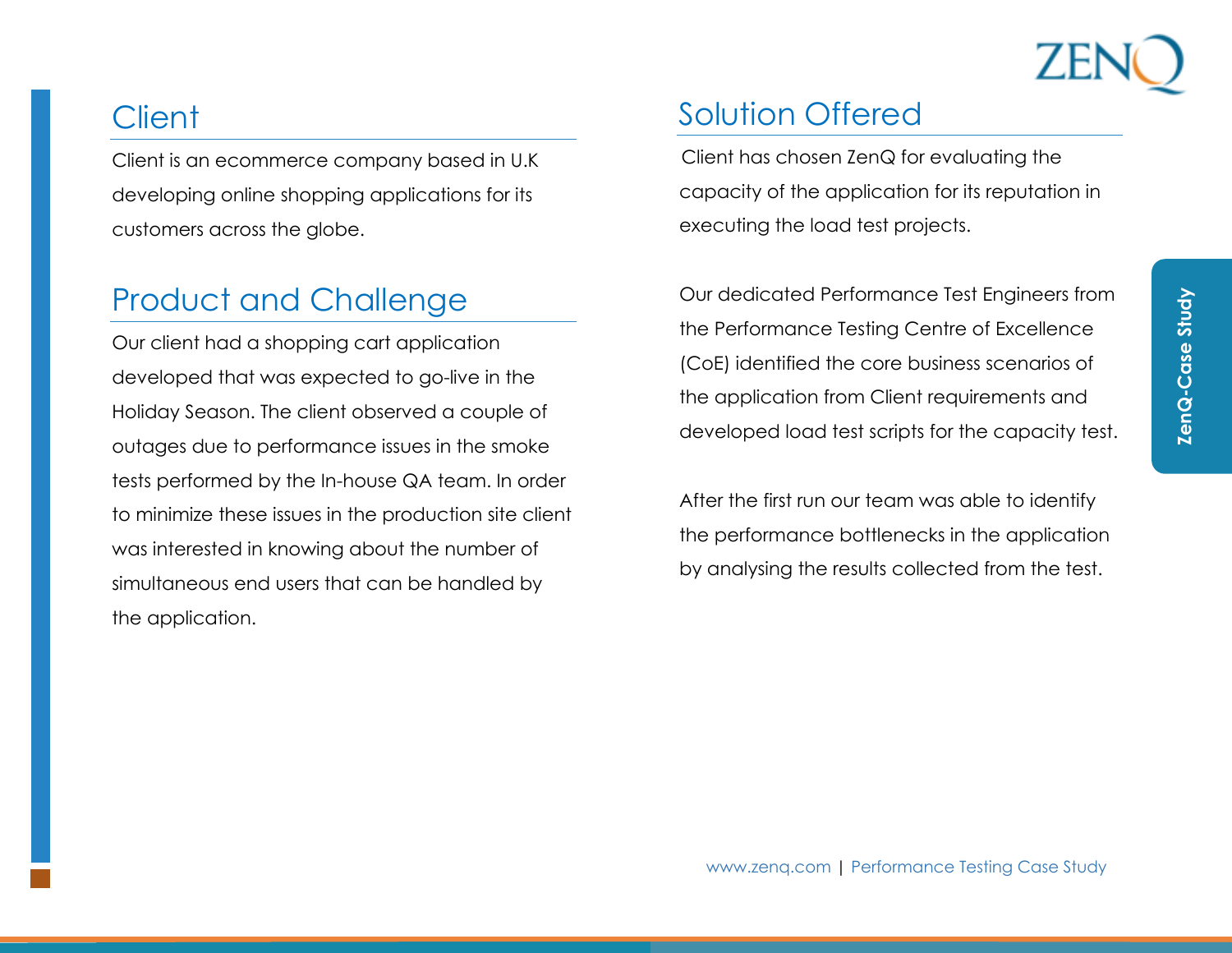

A report with detailed analysis about the performance bottlenecks and suggestions to improve the performance of the application were shared with client which made the developers' job easy to fix the performance issues. Test runs were repeated to validate the fixes provided by developers and thus make steady improvement in the performance of the application.

After several test runs executed by ZenQA, client was able to achieve its business requirement on the number of concurrent users supported by the application.

Apart from the capacity test our team was able to identify 'Memory Leak' issues by executing stress test for long durations.

#### **Outcome**

.

Load tests conducted by ZenQ have increased the revenue generated from the product. Improved performance in the application has resulted in good reputation in the competitive market and fetched large number of customers for their application.